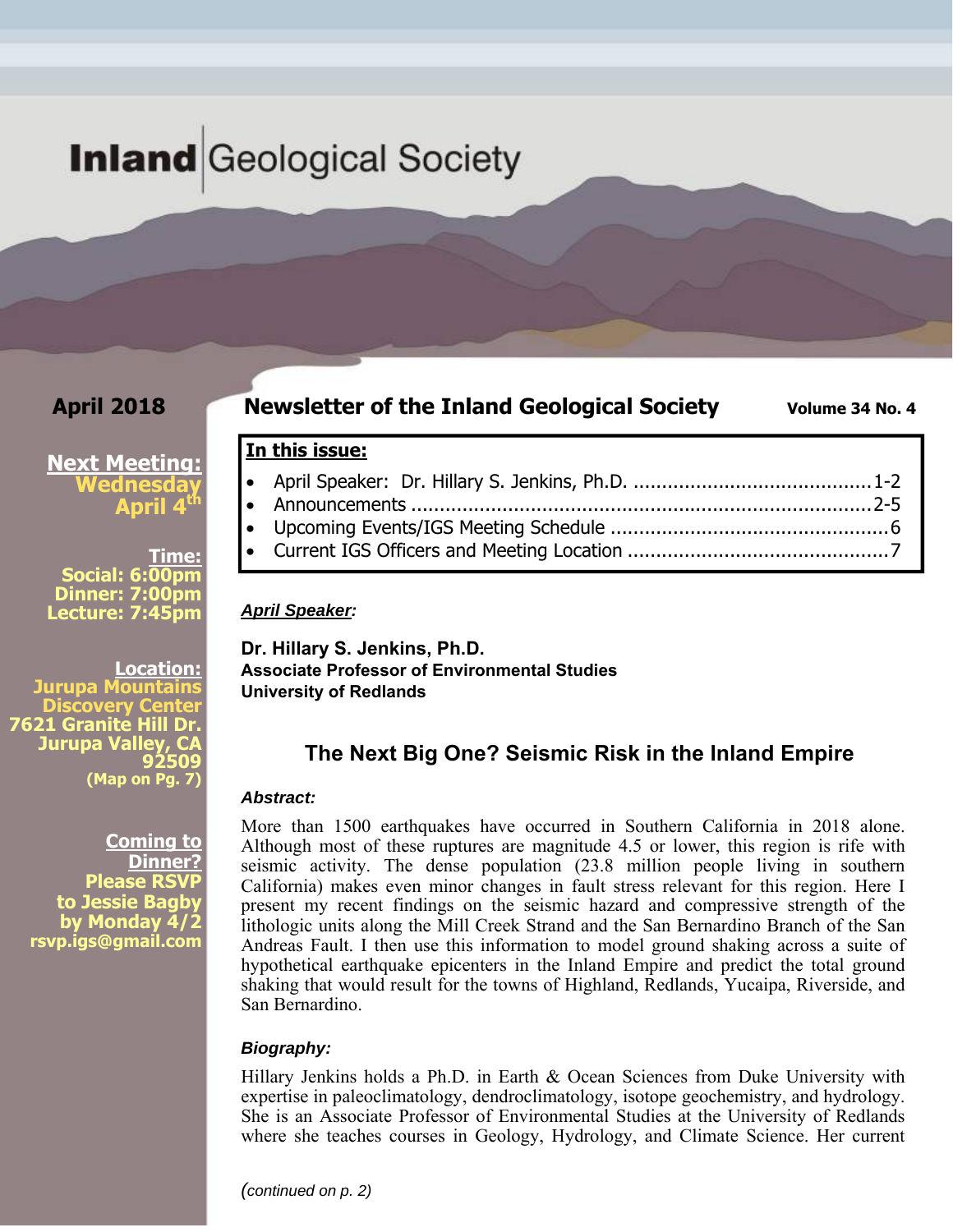*(continued from p. 1)* 

#### *Biography (cont.):*

research interests include seismic hazard and risk analysis in Southern California, tree rings and extreme drought in Amazonia and the southwestern United States, spatio-temporal patterns of water distribution, quality, and scarcity in southern California, the hydrologic health of meadow ecosystems, deforestation over the Amazon rainforest using remote sensing geospatial analysis techniques, and the relationship between faulting and forest carbon loss.

#### **Congratulations!**

Congratulations to **Joel Lara** and **Edgar Rivas**, junior high school students from San Jacinto, for their Riverside County Science and Engineering Fair poster presentation on why the San Jacinto fault is actually a branch of the San Andreas fault. Joel and Edgar were awarded a \$100 prize for their presentation. Good work, gentlemen! Joel and Edgar have been invited to attend our April Meeting to show their poster and answer questions.

#### **Major Revision to California Guide for Assessing Fault Rupture Hazards**

CGS released a major revision to its Special Publication 42 (SP 42): *Earthquake Fault Zones - A Guide for Government Agencies, Property Owners / Developers, and Geoscience Practitioners for Assessing Fault Rupture Hazards in California.* SP 42 has been the primary guidance document since 1975 for providing background regarding the Alquist-Priolo Earthquake Fault Zoning Act (AP Act) and the assessment of surface fault rupture hazard. The 2018 edition is the latest update to this document, with a focus on providing more detailed guidance to government agencies, property owners, and geoscientists who are affected by the AP Act. This edition is freely available on the CGS website as a pdf download at:

http://www.conservation.ca.gov/cgs/Documents/CGS\_SP42\_2018.pdf

#### **Earthquake Hazards Search just got easier**

*California Geological Survey unveils web application to help public locate Earthquake Hazard Zones* 

The California Earthquake Hazards Zone Application is an online map that allows anyone with a computer, tablet or smartphone to conveniently check whether a property is in an earthquake hazard zone. With this tool, you can type in an address or use the location capability of your computer or mobile device to determine whether a property lies within any of CGS's mapped earthquake hazard zones. It will also tell you if CGS has not yet evaluated the hazards in that area. For more information, visit the website at:

http://www.conservation.ca.gov/cgs/Pages/SH\_EQZ\_App.aspx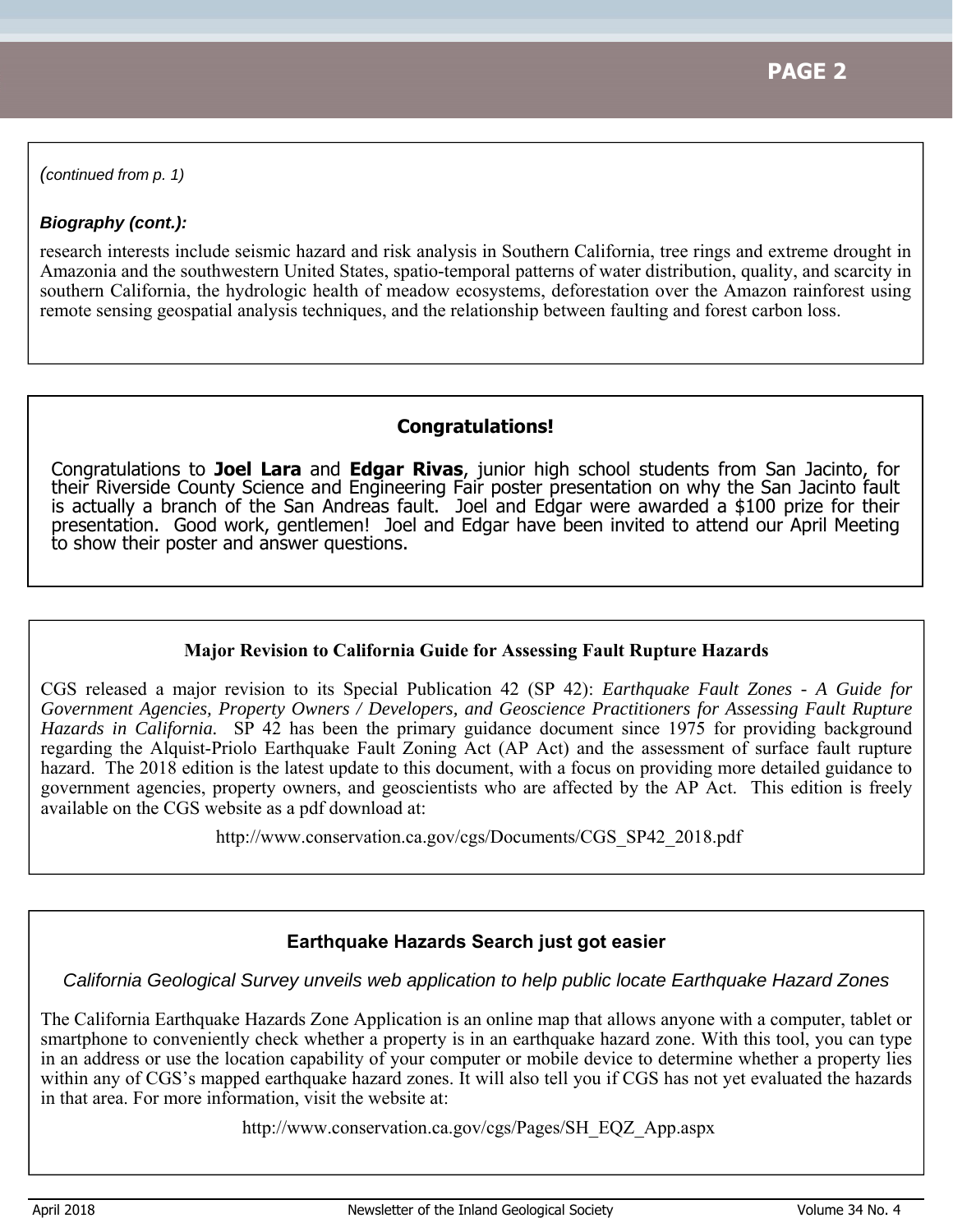# **Note our New Meeting Place!**

The Inland Geological Society monthly meeting will be held at the **Jurupa Mountains Discovery Center** 7621 Granite Hill Drive, Jurupa Valley, California 92509 951.685.5818



The Center also provides hands-on educational kits for educators, houses a critter corner in the gift shop, and hosts themed toddler times on Friday afternoons.

*Visit their website at https://jmdc.org to learn more about the Jurupa Mountains Discovery Center, and meet us there on Tuesday, March 6th for our next meeting!*

The Jurupa Mountains Discovery Center hosts the Ruth and Sam Kirkby Earth Science Museum, which houses a unique collection of exhibits including the Crestmore Quarry, fluorescent minerals, Indian artifacts, mining exhibits, petrified wood, sea shells, dinosaur exhibits, fossils, rocks and minerals, and many more.

The onsite Granite Hill Nursery stocks a large variety of cacti and succulents, and the gardens showcase mature and unique species over several acres. A collection of butterfly gardens is under construction as part of ongoing Eagle Scout Service Projects.



#### **Final Reminder**

**The 32nd Annual Desert Symposium and Field Trip** will be held from April 20-21st at Zzyzx, CA, with field trips to follow on April 22-23rd. This year, registration will not be available at the door. The final registration deadline is April 10th. For additional information, visit the website at DesertSymposium.org.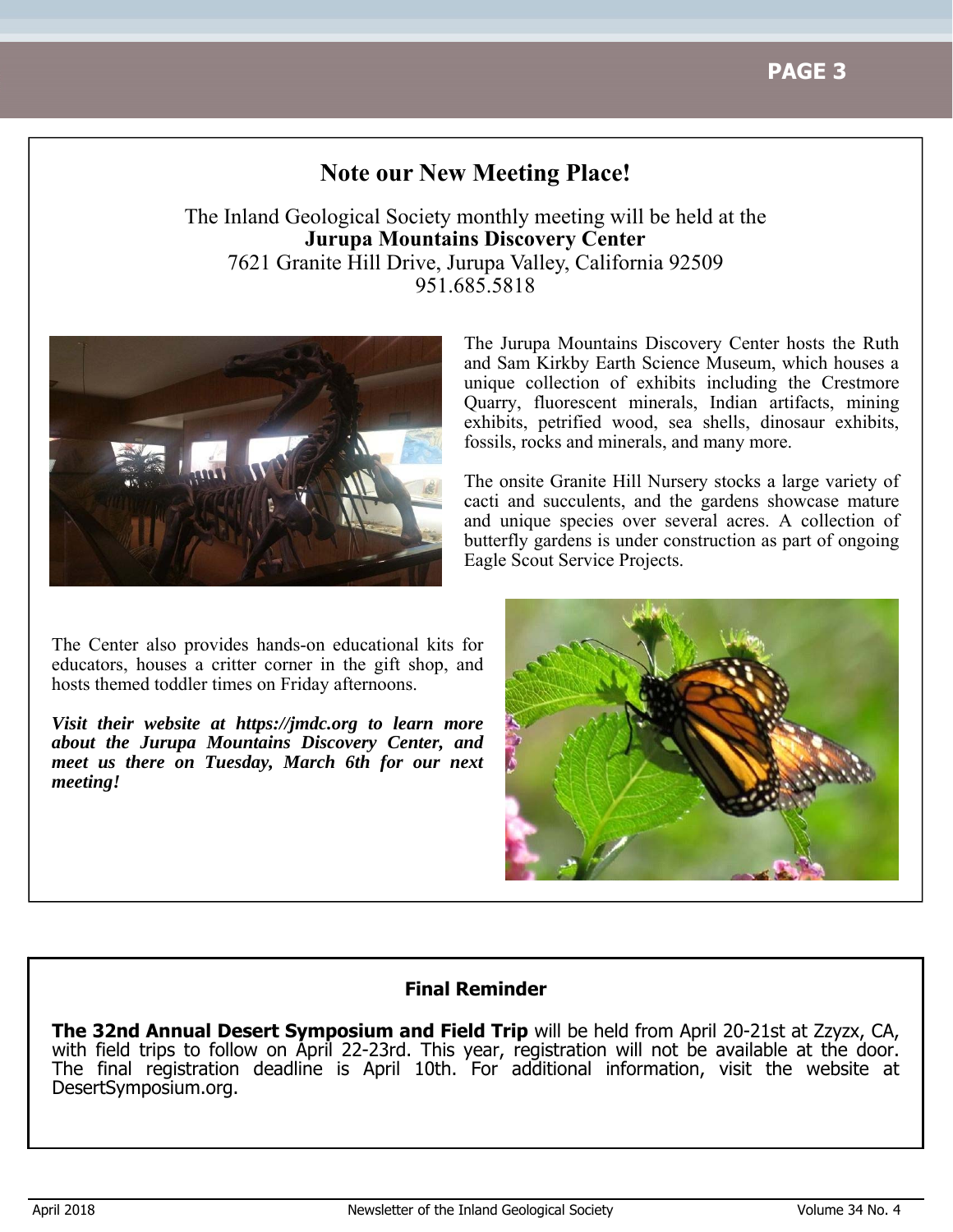#### **AGI Announces 2018 Harriet Evelyn Wallace Scholarship Recipients**

ALEXANDRIA, VA - The American Geosciences Institute (AGI) congratulates Master's student Anna Stanczyk and doctoral student Nicole Shibley as the 2018 recipients of the Harriet Evelyn Wallace Scholarship. This highly competitive scholarship, which is awarded to women pursuing graduate degrees in geoscience, provides a \$5,000 award for one academic year. Wallace Scholars who are continuing their graduate studies are eligible to apply for the award a second time.

**Anna Stanczyk** (*University of Utah*) is a Master's student at the University of Utah studying rock avalanches. Her current research is a multidisciplinary investigation of an ancient valley-blocking rock avalanche deposit in the natural laboratory of Hop Valley, Zion National Park. Her study fuses geological engineering, geochronology, geomorphology, and stratigraphy to clarify the occurrence and impacts of rock avalanches in areas of restricted topography. It also takes a unique step beyond the geosciences by investigating archaeological implications of a flat-bottomed valley in otherwise steep terrain.

Nicole Shibley (*Yale University*) is a Ph.D. candidate at Yale University studying the dynamics of the Arctic Ocean. Her current research combines theory and observations to investigate ocean mixing processes that are responsible for vertical heat fluxes towards the overlying sea ice cover. She hopes that this research will contribute to a better understanding of the Arctic Ocean's influence on sea ice and Arctic climate. Her research is supported by the Department of Defense through the National Defense Science and Engineering Graduate Fellowship Program.

The Wallace Scholarship is celebrating its sixth year supporting women geoscientists in graduate school. The original bequest was given by Harriet Evelyn Wallace, who was one of the founding members of the Geoscience Information Society (GSIS), a national organization and AGI Member Society that facilitates the exchange of information in the geosciences. The scholarship is awarded to the top applicants who most demonstrate a strong likelihood of successfully transitioning from graduate school into the geoscience workforce. To learn more, go to https://www.americangeosciences.org/workforce/harriet-evelyn-wallace-scholarship.

To make a tax-deductible donation to support rising women geoscientists through the Wallace Scholarship Fund, go to https://bit.ly/GeoWomen.

AGI is a not-for-profit 501(c)(3) organization dedicated to serving the geoscience community and addressing the needs of society. AGI headquarters are in Alexandria, Virginia.

The American Geosciences Institute represents and serves the geoscience community by providing collaborative leadership and *informaƟon to connect Earth, science, and people.*

> Registration is now open for the **Joint Meeting of the GSA Rocky Mountain and Cordilleran Sections**  May 15-17, 2018 at the Double Tree by Hilton Hotel and Conference Center, Flagstaff, AZ

For additional information regarding registration and accommodations, visit the website at https://www.geosociety.org/GSA/Events/Section\_Meetings/GSA/Sections/rm/2018mtg/home.aspx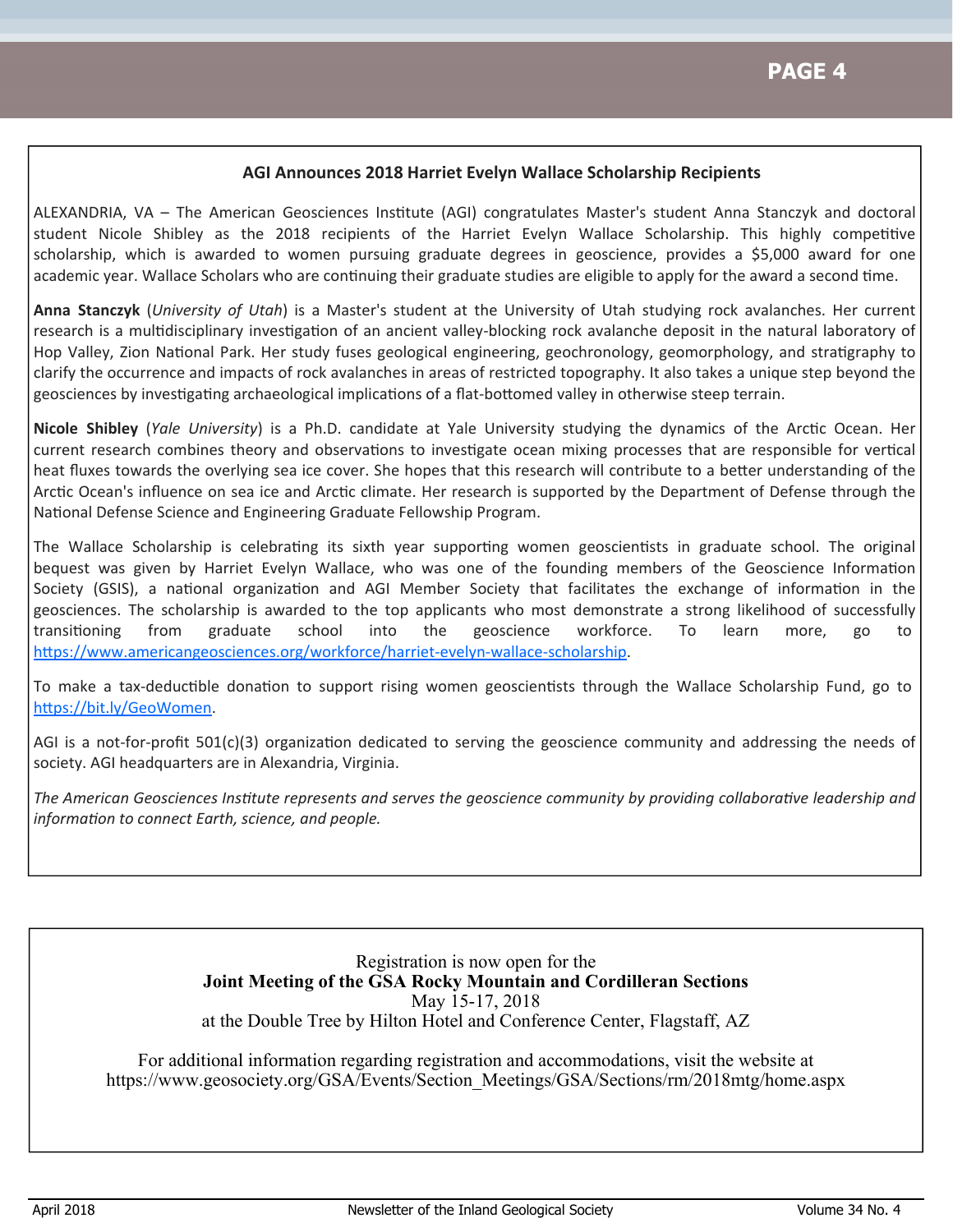# **PAGE 5**



Abstract submission is now open for the **7th International Conference on Debris Flow Hazards Mitigation**. This conference will be held in Golden, Colorado, from June 10-13, 2019. With the beautiful Rocky Mountains covering half the state, Colorado shares the problem of debris-flow hazards with other mountainous areas of the world. Against this backdrop, scientists, engineers and policy makers from around the world will be able to share new research and ideas in the field of debris flows.

In addition to technical and poster sessions, field trips will be run both before and after the meeting. Proceedings will be published as an AEG special publication; proceedings from previous conferences are highly respected and widely cited.

Abstract submission details are available at https://dfhm7.csmspace.com/papers.html and more details about the event are available at https://dfhm7.csmspace.com/.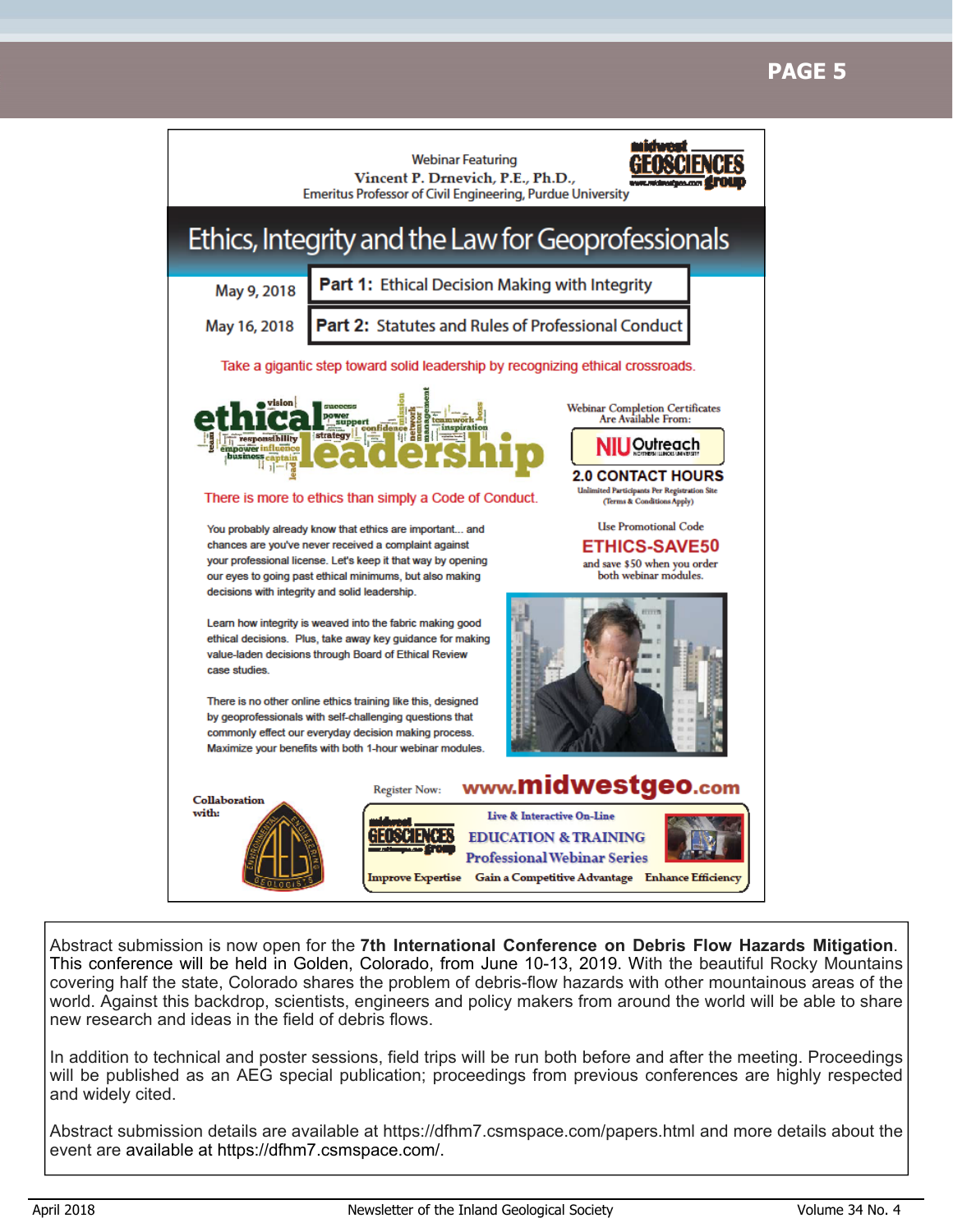# **Upcoming Meetings/Events**

### **Inland Geological Society**

The Inland Geological Society typically meets the first Wednesday or Thursday of each month. The May meeting has not been announced yet. For more information, visit our website at www.inlandgeo.org.

#### **South Coast Geological Society**



Monthly dinner meetings are typically the 1st Monday of the month. This month's meeting<br>will be held on Monday, will be held on April 2, 6:00 pm, at Dave & Buster's in Orange. Philip Shaller, Ph.D., PG, CEG, will speak

on "The Wildfire-Flood Sequence in California: Past, Present and Future". For more information, visit the association website at www.southcoastgeo.org.

### **AEG—Southern California Section**



The next meeting of the AEG— Southern California Section has not been announced yet. For more information, visit the association website at www.aegsc.org.

#### **AEG—Inland Empire Chapter**



Monthly dinner meetings are typically the third Wednesday of the month at Pinnacle Peak Steakhouse, 2533 S. La Cadena Drive, Colton. The April meeting has not been announced yet. For more information, visit the association website at www.aegsc.org/

chapters/inlandempire.

### **Rock & Gem Shows—various locations**

Various rock and mineral shows will be held throughout southern California. To find one near you, visit www.rockngem.com, then select the Show Dates tab.

#### **San Diego Association of Geologists**



evening each month. The next SDAG meeting will be held on Wed., Apr. 18th, and will involve student presentations. For more information, visit the association website at www.sandiegogeologists.org.

#### **Los Angeles Basin Geological Society**



Monthly lunch meetings are typically the 4th Thursday of the month from  $11:30$  am to  $1:00$  pm at the Willow Street Conference Center, 4101 E. Willow Street, Long Beach. The next meeting of the Los Angeles Basin Geology Society has not been announced

yet. For more information, visit the association website at www.labgs.org.

# **Get Your IGS Coffee Mug!**

IGS will now be selling IGS coffee mugs at the monthly meetings. They will be on sale for \$10.